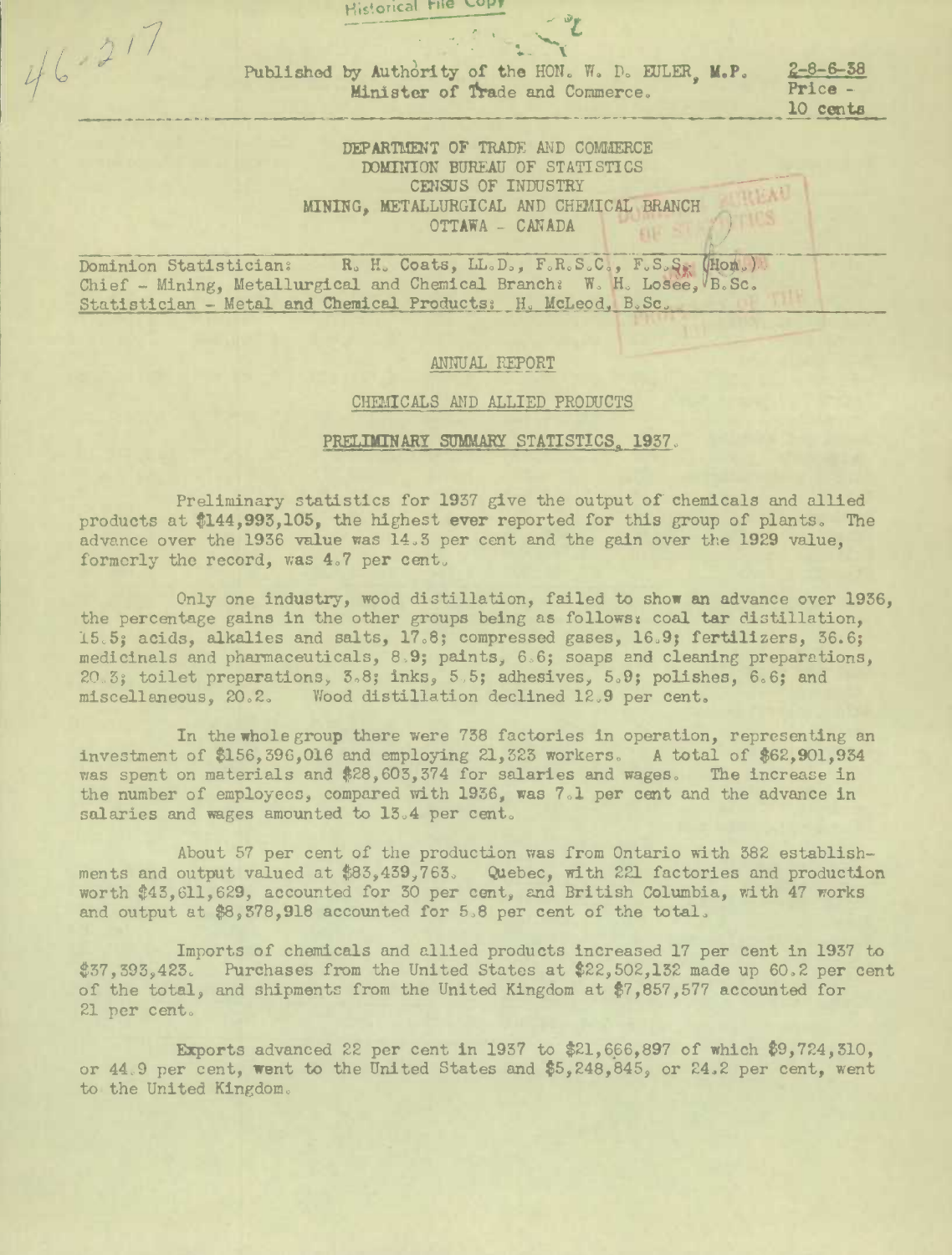$-2-$ 

Table 1 - PRINCIPAL STATISTICS FOR THE MANUFAQTI PRODUCTS IN CANADA, BY INDUSTRIES, JRE OF CHEMICALS AND ALLIED 1936 and 1937.

|                        |                |              | Average |              |            | Gross sell-  |
|------------------------|----------------|--------------|---------|--------------|------------|--------------|
|                        | Number         | Capital      | number  | Salaries     | Cost of    | ing value    |
| Industries             | $\circ$ f      | employed     | of em-  | and          | materials  | of roducts   |
|                        | plants         |              | ployees | wages        | at works   | at works     |
|                        |                |              |         |              |            |              |
| 1936                   |                |              |         |              |            |              |
| Coal tar distilla-     |                |              |         |              |            |              |
| tion soccessive ecoso  | 10             | 4,507,861    | 216     | 287,819      | 1,516,122  | 2,942,255    |
| Acids, alkalies and    |                |              |         |              |            |              |
| salts occossossososo   | 20             | 32,596,308   | 2,966   | 3,988,310    | 4,680,299  | 18,959,512   |
| Compressed gases       | 28             | 4,565,549    | 568     | 823,714      | 490,041    | 3,360,220    |
| Fertilizers            | 20             | 14,800,141   | 930     | 1,196,286    | 4,996,084  | 7,075,831    |
| Medicinals and         |                |              |         |              |            |              |
| pharmaceuticals  169   |                | 20,760,912   | 3,857   | 4,797,458    | 7,384,370  | 22, 251, 550 |
| Paints, pigments and   |                |              |         |              |            |              |
| varnishes              | 78             | 23,274,558   | 3,124   | 4,428,387    | 10,817,694 | 22, 651, 225 |
| Soaps and washing      |                |              |         |              |            |              |
| compounds proposessor  | 102            | 11,564,606   | 1,993   | 2,540,559    | 9,121,222  | 16, 313, 502 |
| Toilet preparations    | 87             | 5,624,306    | 1,171   | 1,199,913    | 2,379,755  | 6,544,377    |
| Inks accessionspapers  | 33             | 2,965,168    | 533     | 855,722      | 1,225,072  | 3,082,042    |
| Hardwood distillation  | 6              | 2,064,721    | 176     | 138,151      | 406,690    | 857,647      |
| Adhesives proposedores | 19             | 2,266,199    | 420     | 457,170      | 813, 291   | 1,799,200    |
| Polishes and dressings | 48             | 2,236,299    | 432     | 501,142      | 1,146,356  | 2,481,044    |
| Miscellaneous Service  | 125            | 20,437,905   | 3,524   | 4,012,636    | 7,505,877  | 18,556,386   |
| TOTAL<br>socomores 745 |                | 147,664,533  | 19,910  | 25, 227, 267 | 52,482,873 | 126,874,791  |
|                        |                |              |         |              |            |              |
| 1937                   |                |              |         |              |            |              |
| Coal tar distilla-     |                |              |         |              |            |              |
| tion secred verseasoc  | 10             | 4,392,474    | 254     | 357,744      | 2,189,237  | 3, 399, 542  |
| Acids, alkalies and    |                |              |         |              |            |              |
| salts accessores       | 20             | 34,940,661   | 3,492   | 5,117,709    | 5,965,965  | 22, 340, 297 |
| Compressed gases       | 27             | 4,605,170    | 609     | 927,773      | 527,409    | 3,929,242    |
| Fertilizers            | 19             | 16,328,313   | 1,046   | 1,483,595    | 6,520,955  | 9,664,751    |
| Medicinals and         |                |              |         |              |            |              |
| pharmaceuticals asse   | <b>169</b>     | 22, 577, 318 | 4,239   | 5,247,204    | 8,381,398  | 24,232,011   |
| Paints, pigments and   |                |              |         |              |            |              |
| Varnishes propressed   | 78             | 23, 223, 286 | 3,160   | 4,680,571    | 11,953,547 | 24, 152, 286 |
| Soaps and washing      |                |              |         |              |            |              |
| compounds occasioned   | 99             | 14,176,316   | 2,265   | 2,822,665    | 11,232,833 | 19,626,400   |
| Toilet preparations.   | 85             | 5,239,184    | 1,222   | 1,279,157    | 2,550,012  | 6,792,771    |
| Inks openhoppedocooo   | 33             | 2,945,636    | 545     | 857,870      | 1,261,090  | 3,250,599    |
| Hardwood distillation  | $\overline{5}$ | 1,546,353    | 183     | 139,992      | 440,161    | 747,084      |
| Adhesives              | 19             | 2,356,717    | 416     | 485,179      | 986,638    | 1,905,385    |
| Polishes and dressings | 44             | 2,369,654    | 462     | 535,244      | 1,316,229  | 2,645,356    |
| Miscellaneous  130     |                | 21,694,934   | 3,430   | 4,668,671    | 9,576,460  | 22, 307, 381 |
| TOTAL DOODGEGODS 738   |                | 156,396,016  | 21,323  | 28,603,374   | 62,901,934 | 144,993,105  |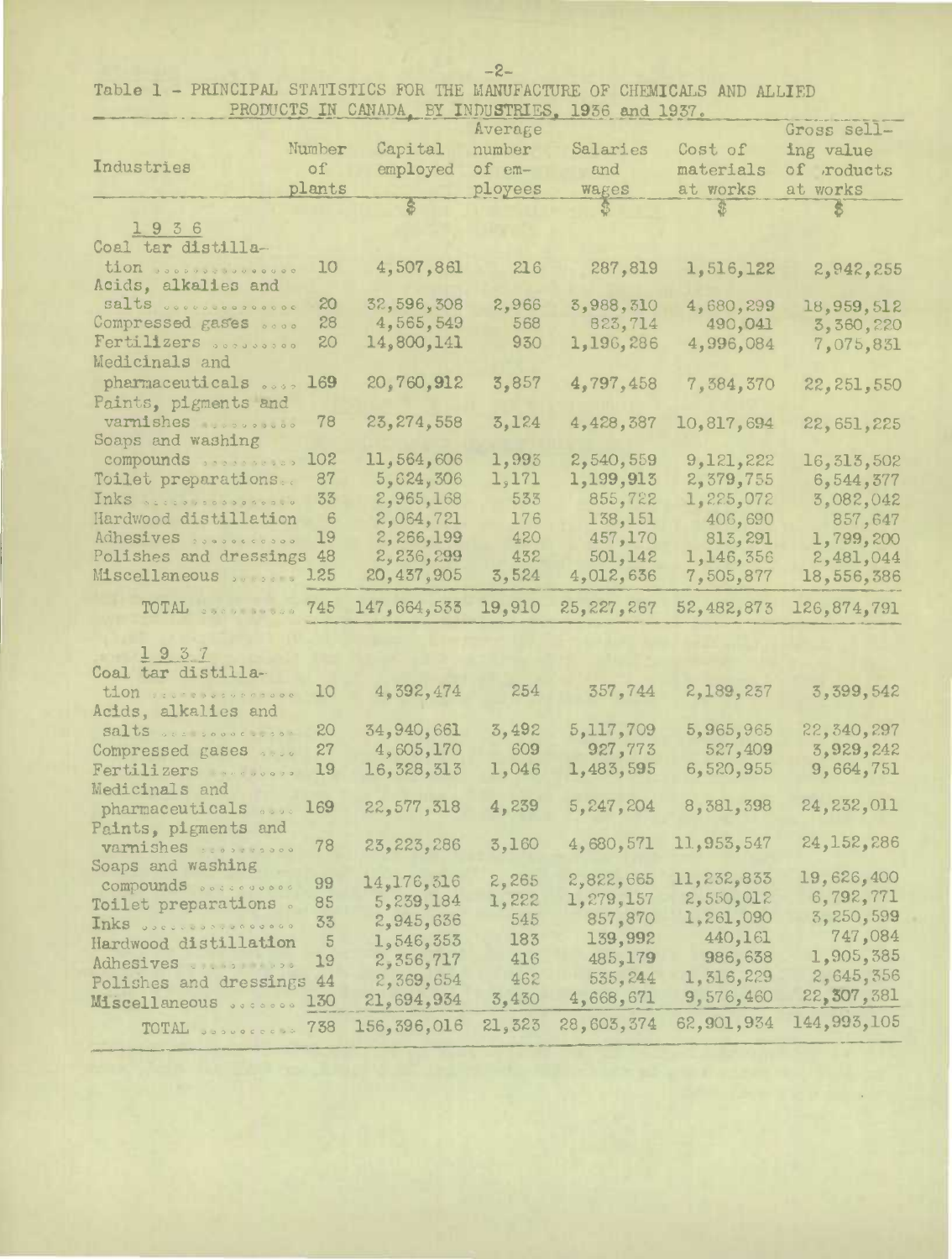| Provinces                                                                                                                                                             | Number<br>of<br>plants                                    | Capital<br>employed<br>忠                                                                            | Average<br>number<br>of em-<br>ployees                    | Salaries<br>and<br><b>Tages</b><br>$\overline{\mathbf{3}}$                                | Cost of<br>materials<br>at works<br>£.                                                            | Gross sell-<br>ing value<br>of products<br>at works                                                  |
|-----------------------------------------------------------------------------------------------------------------------------------------------------------------------|-----------------------------------------------------------|-----------------------------------------------------------------------------------------------------|-----------------------------------------------------------|-------------------------------------------------------------------------------------------|---------------------------------------------------------------------------------------------------|------------------------------------------------------------------------------------------------------|
| 1936                                                                                                                                                                  |                                                           |                                                                                                     |                                                           |                                                                                           |                                                                                                   |                                                                                                      |
| Nova Scotia and<br>Prince Edward Island<br>New Brunswick<br>Quebec<br>Ontario dos subsequence<br>Manitoba<br>Saskatchewan<br>Alberta overcocococo<br>British Columbia | 13<br>7<br>227<br>385<br>36<br>11<br>18<br>48             | 1,934,617<br>1,172,853<br>53,206,827<br>70,207,971<br>4,922,841<br>543,157<br>515,851<br>15,160,416 | 260<br>128<br>7,081<br>10,509<br>630<br>49<br>72<br>1,181 | 277,434<br>160,409<br>8,565,670<br>13,664,809<br>712,042<br>61,315<br>86,505<br>1,699,083 | 1,090,597<br>867,981<br>15,479,121<br>29,645,777<br>1,963,032<br>99,412<br>260,493<br>3,076,460   | 1,975,011<br>1,289,163<br>38,487,587<br>72,831,167<br>4,241,879<br>228,953<br>604,924<br>7,216,107   |
| CANADA  745 147,664,533 19,910<br>1937                                                                                                                                |                                                           |                                                                                                     |                                                           | 25, 227, 267                                                                              | 52,482,873                                                                                        | 126,874,791                                                                                          |
| Nova Scotia and<br>Prince Edward Island<br>New Brunswick<br>Quebec oursessences.<br>Ontario<br>Manitoba<br>Saskatchewan<br>Alberta occoooooooooo<br>British Columbia  | 13<br>$\mathcal{I}$<br>221<br>382<br>38<br>10<br>20<br>47 | 2,096,732<br>1,483,513<br>53,685,410<br>77,432,561<br>4,947,323<br>549,616<br>554,861<br>15,646,000 | 293<br>157<br>7,206<br>11,720<br>665<br>57<br>88<br>1,137 | 347,799<br>193,533<br>9,356,987<br>15,752,159<br>797,759<br>63,651<br>92,894<br>1,998,592 | 1,378,151<br>1,263,969<br>18,287,892<br>35,957,464<br>2,149,955<br>98,899<br>245,161<br>3,520,443 | 2,374,241<br>1,772,346<br>43, 611, 629<br>83,439,763<br>4,533,312<br>228,812<br>654,084<br>8,378,918 |
| CANADA $\circ \circ \circ \circ \circ \circ \circ$ 738                                                                                                                |                                                           | 156, 396, 016                                                                                       | 21,323                                                    | 28,603,374                                                                                | 62,901,934                                                                                        | 144,993,105                                                                                          |

Table 2 - PRINCIPAL STATISTICS FOR THE MANUFACTURE OF CHEMICALS AND ALLIED PRODUCTS IN CANADA, BY PROVINCES 1936 and 1937.